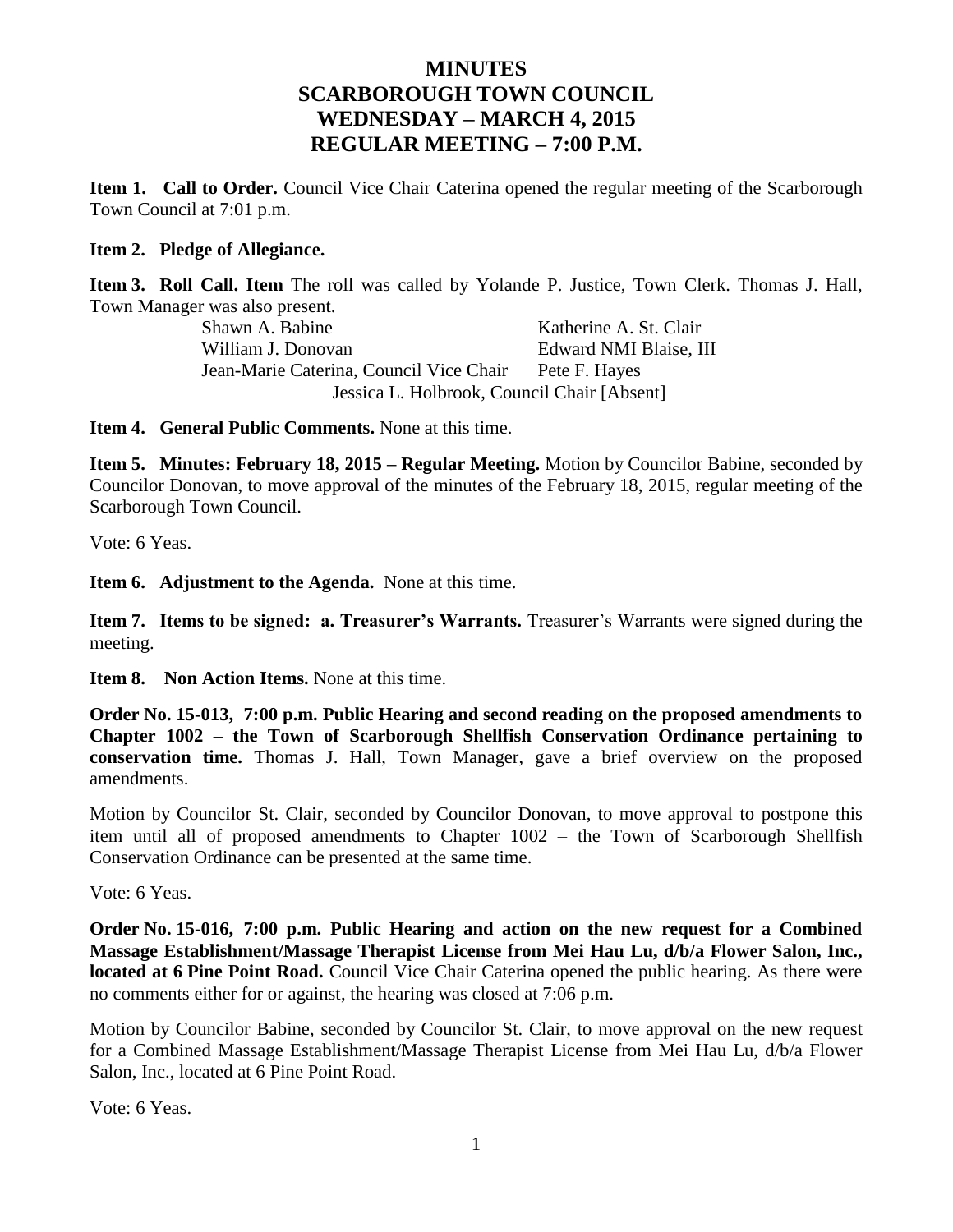**Order No. 15-017, 7:00 p.m. Public Hearing and action on the new request for a Massage Establishment License from Suzanne Wart & Eric Dobkins, d/b/a The Spa at Scarborough, located at 311 Beech Ridge Road.** Council Vice Chair Caterina opened the public hearing. As there were no comments either for or against, the hearing was closed at 7:07 p.m.

Motion by Councilor Babine, seconded by Councilor St. Clair, to move approval on the new request for a Massage Establishment License from Suzanne Wart & Eric Dobkins, d/b/a The Spa at Scarborough, located at 311 Beech Ridge Road.

Vote: 6 Yeas.

**OLD BUSINESS:** None at this time.

### **NEW BUSINESS:**

**Order No. 15-018. Act on the annual "Seasonal Road Posting" for weight restrictions, if necessary, from March 5th to May 15th.** Thomas J. Hall, Town Manager, gave a brief overview on this item.

Motion by Councilor Blaise, seconded by Councilor Babine, to move approval of the annual "Seasonal Road Posting" for weight restrictions, if necessary, from March 5th to May 15<sup>th</sup>, as follows:



#### MEMO

TO: FROM: DATE:

Tom Hall, Town Manager Mike Shaw, Director of Public Works Aisle February 24, 2015

2015 ROAD POSTING RE:

To prevent heavy vehicle damage to the town's road network it is in Scarborough's best interest to post roads each year during the annual spring thaw,

Therefore, I am requesting permission to post the roads on the attached list as well as additional roads, as necessary due to weather conditions.

The posting period will be from March 5 - May 15, 2015.

/jpb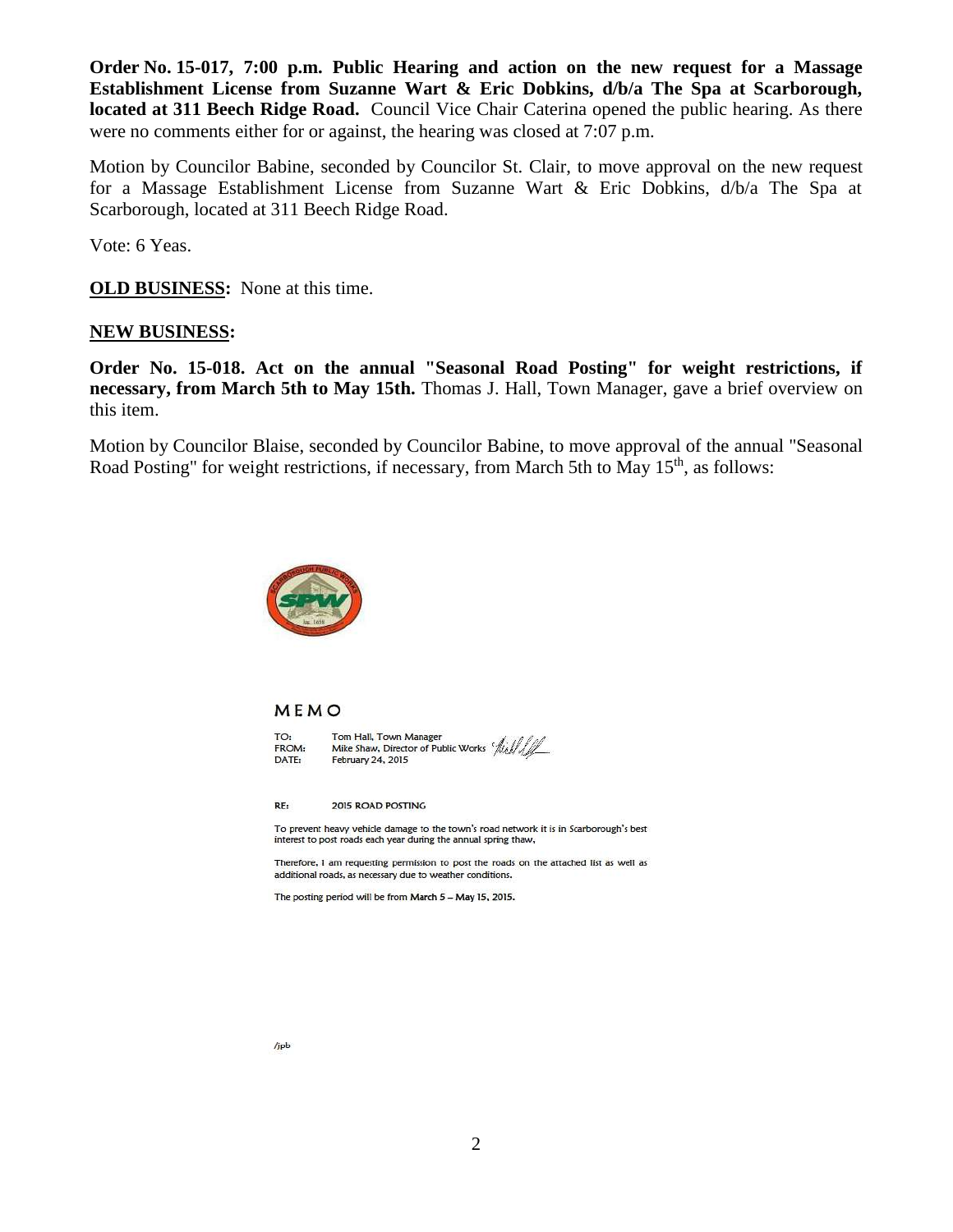

 The following roads will be posted through Friday, May 15, 2015 or until posting is lifted by the Scarborough Public Works Department.

Access to posted roads may be granted as weather permits. Road conditions are evaluated on a **daily** basis during this time period.

# To check on a road's status: Call 730-4400 & Press 2 Any Day of the Week AFTER 6:00 a.m.

| <b>STREET</b>               | <b>SECTION</b>                    |
|-----------------------------|-----------------------------------|
|                             |                                   |
| Ash Swamp Road              | All                               |
| <b>Bridges Drive</b>        | All                               |
| <b>Burnham Road</b>         | All                               |
| Chamberlain Road            | All                               |
| <b>Commerce Drive</b>       | All                               |
| <b>Coulthard Farms Road</b> | All                               |
| Dresser Road                | All                               |
| Fogg Road                   | All                               |
| Hanson Road                 | All                               |
| Hearn Road                  | All                               |
| Hidden Creek Drive          | All                               |
|                             | Chamberlain Road to So. Portland  |
| <b>Highland Avenue</b>      | Line                              |
| Holmes Road                 | Beech Ridge Speedway to Saco Line |
| Jasper Street               | All                               |
| Jones Creek Drive           | All                               |
| King Street                 | All                               |
| Kylie Avenue                | All                               |
| Landmark Road               | All                               |
| Longmeadow Road             | All                               |
| Milliken Mills Road         | All                               |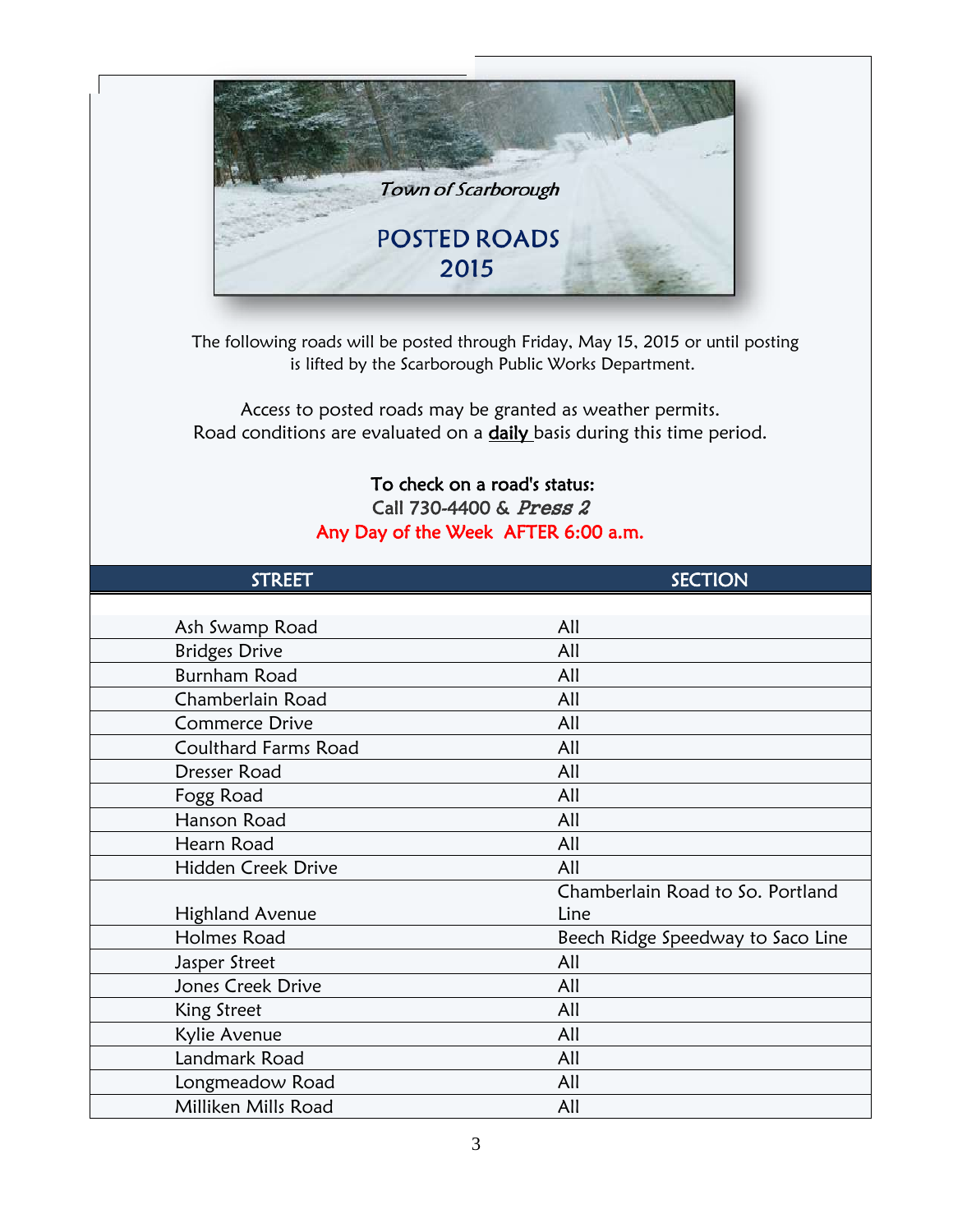| Mitchell Hill Road  | All                       |
|---------------------|---------------------------|
| Ocean Avenue        | All                       |
| Old Blue Point Road | All                       |
| Pine Ledge Road     | All                       |
| Ross Road           | All                       |
| Sawyer Road         | All                       |
| Seavey Landing Road | All                       |
| Tamarack Lane       | All                       |
| <b>Tapley Road</b>  | All                       |
| Tenney Lane         | All                       |
| Two Rod Road        | Payne Road to Holmes Road |
| Woodfield Drive     | All                       |

### Note: Other roads may be posted as deemed necessary by the Public Works Director

Vote: 6 Yeas.

### **Item 9. Standing and Special Committee Reports and Liaison Reports.**

- Councilor Babine gave an update on the Finance Committee and upcoming meetings dates: Wednesday, March  $11<sup>th</sup>$  at 4:00 p.m.; Wednesday, March  $25<sup>th</sup>$  at 4:00 p.m. and adding that the full schedule would be on the Town's Calendar.
- Councilor Donovan noted the State Revenue Sharing indicated that the Scarborough School District could possibly lose over \$1 million dollars.
- Councilor St. Clair noted that there would be a meeting on the Higgins Beach Parking issue adding that this meeting is not opened to the public as it is a private group meeting for residents of the Higgins Beach Area.
- Councilor Hayes gave an update on the Coastal Waters/Harbor Committee and the Shellfish Conservation Committee as well as the Transportation Committee.
- Council Vice Chair Caterina gave an update on the Legislative Policy Committee and what was going on. She noted that there would not be a March meeting for the Conservation Commission.

### **Item 10. Town Manager Report.** Thomas J. Hall, Town Manager, gave the following updates:

- He noted that the Annual Audit had been placed at the Councilor's places this evening and the Auditors would be presenting the audit prior to the next Town Council meeting on Wednesday, March  $18<sup>th</sup>$  at 6:00 p.m.
- Assessing Interviews will be conducted tomorrow Tuesday, March  $5<sup>th</sup>$  and there would also be discussion with Cumberland County Representative as well regarding possibly of the County handling the assessments for the Town.
- Updated on the Performance Evaluation Process, adding that he had been busy with evaluations and the feedback from staff has been positive.
- The Scarborough Land Trust would be hosting the second of two public meetings regarding the Benjamin Farm at the Wentworth School Cafeteria on Thursday, March 5<sup>th</sup> at 7:00 p.m. The Trust would hold their Annual Meeting here at Town Hall on Thursday, March 12<sup>th</sup>.
- There would be a public meeting on the budget on Wednesday, April  $29<sup>th</sup>$  at 7:00 p.m.at the Winslow Homer Auditorium. The forum would be a Town Hall Meeting forum and it is believed this meeting would also serve as the public hearing for the Town Council. Further information would be forth coming.